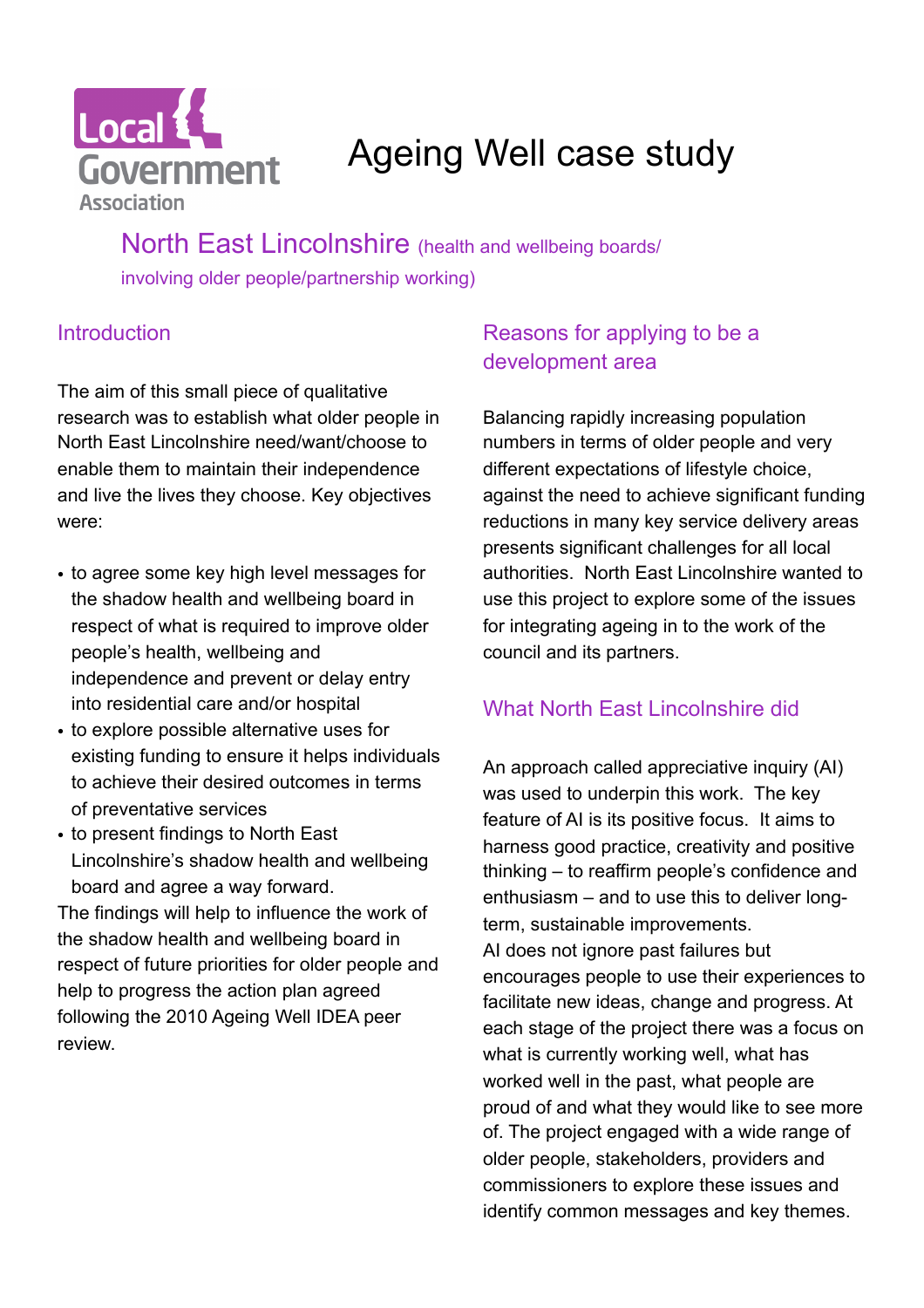Partnership working has been very effective and thanks to active support and input from the Care Trust Plus the work was able to obtain the views of a wide range of older people.

Key milestones to date have been:

- Training session for 15 volunteers from ACCORD, The Older Peoples Collaborative and Engage Forum. These individuals, together with a small group of local authority officers, were introduced to the concept of appreciative inquiry via a half-day practical facilitator training event. There was particular focus on appreciative interviewing techniques, to equip the team of volunteers with the skills and confidence to go out into their respective communities and interview friends, neighbours, relatives, carers etc to establish what older people want and need to enable them to maintain their health, wellbeing and independence and prevent or delay entry into residential care and/or hospital.
- Interviewing local people in partnership with a representative from Care Trust Plus, a total of 24 older members of the public were interviewed. Interviews took place in local libraries. The intention had been to also interview people at a local Age UK day centre and local garden centre, but unfortunately this was not possible. In addition to this a variety of people, groups and organisations were consulted via a short questionnaire issued by North East Lincolnshire Care Trust Plus. They were asked:
	- What kind of things helps us remain independent and enjoy life to the full?
	- In your experience, what has helped you?
	- What has helped someone you know?
- What things helped the most, for example family, friends, a club, visits, exercise, adult education classes, social activities?
- What would you like to see more of in the future that would help you maintain a healthy lifestyle?
- An appreciative inquiry was held with key stakeholders including older people, local authority officers, elected members, strategic leads and a member of the shadow health and wellbeing board, to share findings and explore potential ways forward.
- A report detailing all of the findings is being produced and will be reported to the shadow wellbeing board.

## Key messages from this project

- Feeling part of the local community, staying active and helping to contribute were of major importance to the older people we spoke to.
- Social interaction is key and needs to be very local.
- Make sure access to social networks etc is not just easy for the confident or the supported.
- Consider how it might be possible to replicate what happens in some streets where people look out for each other?
- Use different ways to check on people that are at risk of losing independence, make better use of healthcare workers, neighbours, local tradesmen.
- Keeping people company/providing friendship/popping in/someone to talk to/ go to the shops with is important.
- There are demonstrable benefits (for both parties) of a good befriending and volunteering network.